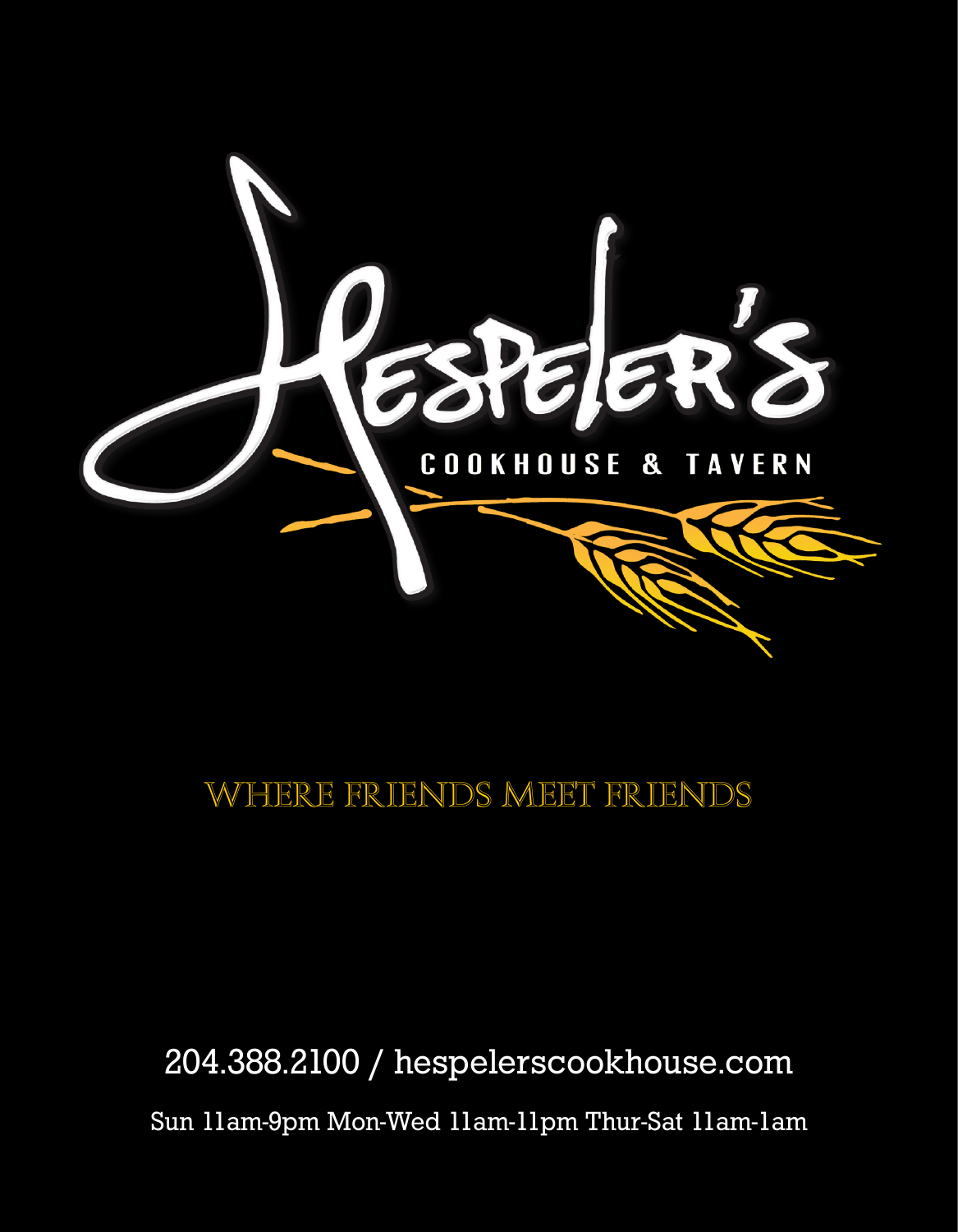### **STARTERS**

**Onion Rings \$9**

Crispy, thick cut onion rings

#### **Pickle Chips \$11**

Lightly breaded dill pickle chips, fried until golden brown. Served with ranch dressing

#### **Lettuce Wraps** GF \$14

Grilled chicken and red peppers tossed in a mildly spicy peanut sauce, topped with crunchy noodles, julienne carrots, green onions and sesame seeds. Served with chipotle yogurt sauce. For GF hold the noodles!

#### **Mini Perogies \$9**

Bite sized potato and cheese perogies deep fried and served with sour cream

#### $W$ ings <sup>GF</sup> \$13

A pound of our famous wings tossed in sauce of your choice. Served with your choice of side

#### **Cookhouse Nachos \$13**

Tortilla chips layered with shredded cheese, tomato, black olives and jalapenos. Served with salsa, sour cream & guacamole Add chicken or beef \$5

#### **Pub Nachos \$14**

Cross-cut waffle fries topped with layers of melted cheese, diced tomatoes, bacon, green onions and ranch dressing.

#### **Spinach Dip \$13**

Cheesy spinach dip oven-baked to order, served with baked garlic butter flatbread. For GF ask for the chips instead!

#### **Deep Fried Cheese Curds GF** \$13

Bothwell white cheddar cheese tossed in our very own seasoned breading and fried to a crisp. Served with marinara sauce

#### **Sweet Potato Fries \$8**

Fried to a perfect crisp and served with our chipotle aioli sauce

## SIDES

**Add** Gravy \$1.50

**Fries / Soup / Garden Salad**

#### **Upgrade your side**

Extra dip/sauce .50 Extra Topping \$1 Greek Salad \$2 Caesar Salad \$2 Onion Rings \$3 Poutine \$3 Sweet potato fries \$3

### **SALADS**

*Full salads served with garlic toast* Add chicken to any salad for \$5!

#### **Garden Salad \$9 full / \$4 starter**

Crisp lettuce, red onion, grated carrots, cucumber & grape tomatoes. Topped with croutons. Served with your choice of dressing

#### **Caesar Salad \$10 full / \$5 starter**

Crisp romaine lettuce tossed in a creamy caesar dressing. Topped with croutons, parmesan cheese and bacon crumble

**Greek Salad \$10 full / \$5 starter** Crisp romaine lettuce, kalamata olives, cucumbers, red onions, grape tomatoes and green peppers tossed in a greek vinaigrette and topped with feta

**Chef Salad \$14** Crisp lettuce, tomatoes, cucumber, grated carrots, diced ham, diced grilled chicken, hard boiled eggs and shredded cheese. Served with your choice of dressing

#### **Taco Salad \$14**

Crisp lettuce, corn tortilla chips, taco beef or grilled chicken, black olives, diced tomatoes, green onion and shredded cheese. Served with salsa, sour cream & guacamole



#### **Southern Chicken \$12**

Smokey BBQ sauce, grilled chicken, red onion, pineapple and cheddar cheese

#### **Chicken Pesto \$12**

House made pesto, grilled chicken, red onion, roasted red pepper and feta

#### **Spinach \$9**

Apple butter BBQ sauce, spinach, red onion, mushrooms and feta

#### **Bacon Cheeseburger \$14**

1000 Island, seasoned ground beef, bacon, lettuce, tomatoes, red onion, shredded cheese

#### **Pep n Bacon \$13**

House made marinara, pepperoni, bacon, shredded cheddar cheese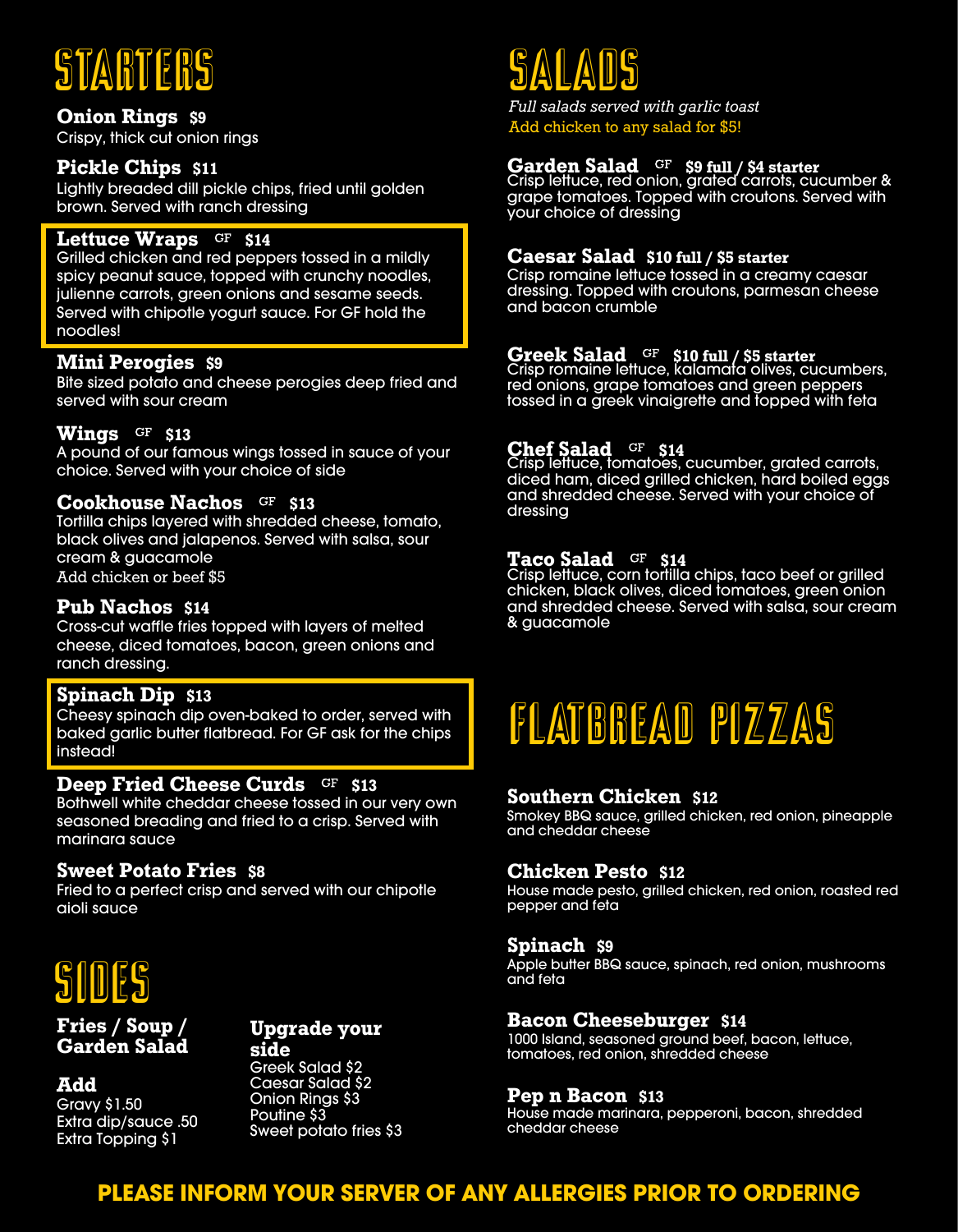## WINGS

#### **Dry**

\*GF

Dill Pickle **Cajun** Salt & Pepper\* Lemon Pepper\* Hespeler's All Dressed Plain\* Hot Jalapeno Mango Habanero

#### **Saucy**

Rickards Apple Butter Honey Mustard\* 40 Creek Whisky BBQ Smokey BBQ\* Honey Garlic Electric Honey Buffalo Teryaki Frank's Red Hot\* Frank's Extra Hot\* Spicy Thai\* Maple BBQ Blue Cheese Pineapple Curry\* Caribbean Jerk\* Sweet Heat Third Degree

**JOIN US EVERY THURSDAY FOR A POUND OF WINGS AND FRIES FOR \$9\***

**ORIGINAL16 DRAFT BEER \$5**

#### **DINE IN ONLY**

**\*with purchase of a beverage**

### POUTINE

#### **Original Poutine \$9**

Crisp golden fries topped with Bothwell white cheddar cheese curds and gravy

#### **Buffalo Chicken Poutine \$13**

Our original poutine topped with crispy chicken pieces tossed in Buffalo sauce.

#### **Perogy Poutine \$12**

Fried mini perogies topped with Bothwell white cheddar cheese curds, gravy, bacon crumble & green onion. Served with sour cream

### **BURGERS**

*Served with coleslaw and your choice of side Substitute for our garden veggie patty on any burger!*

#### **Colossal Cookhouse Burger \$15**

A thick, juicy 8oz beef patty grilled and topped with chili, nacho cheese, bacon, mozzarella, lettuce, and tomato on a brioche bun

#### **The Codfather \$13**

Crispy fried beer battered cod on a brioche bun with cheddar cheese, crisp apple slaw and lemon dill tartar sauce

#### **Bacon Cheddar Burger \$14**

A thick, juicy 8oz beef patty grilled and topped with melted cheddar cheese, smokey BBQ sauce, sauteed onions, bacon, lettuce and tomato

#### **Whiskey Jack Burger \$15**

A thick, juicy 8oz beef patty topped with monterey jack cheese, jalapenos, 40 Creek BBQ sauce, lettuce and tomato. Topped with deep fried pickle chips

#### **Southern Chicken Burger \$14**

Seasoned grilled chicken breast topped with melted gouda, smokey BBQ sauce, grilled mushroom, sauteed onions, bacon, lettuce and tomato

#### **Chicken Club Burger \$15**

Crispy chicken breast topped with cheddar cheese, bacon, lettuce, tomato and mayo

#### **Classic Cheeseburger \$12**

A thick, juicy 8oz beef patty grilled and topped with cheddar cheese, lettuce and tomato

**El Diablo \$15** Crispy chicken breast tossed in third degree hot sauce, topped with jalapeno monteray jack cheese, jalapenos, lettuce, tomato and buffalo sauce on a brioche bun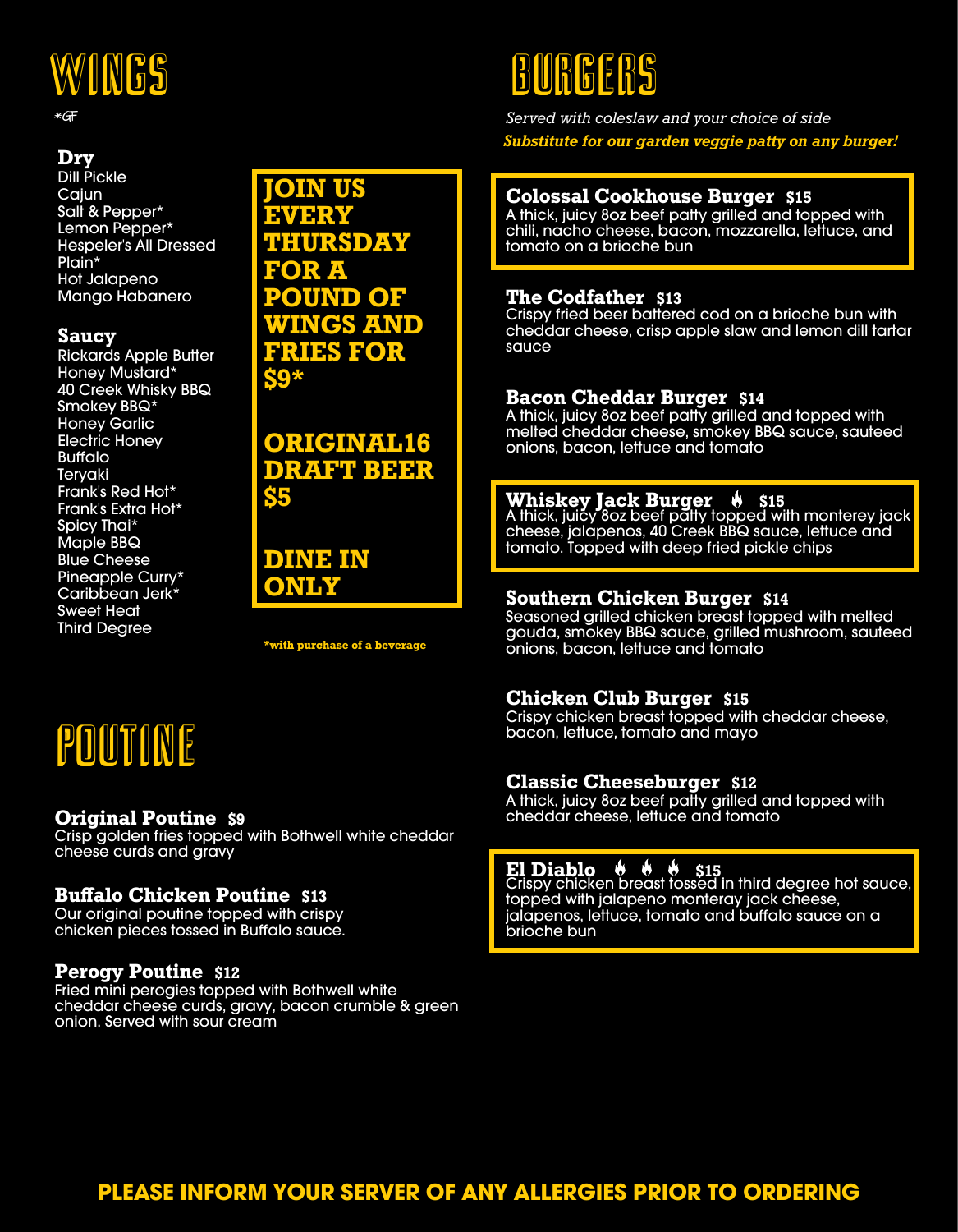## SANDWICHES & WRAPS

*Served with your choice of side*

#### **Clubhouse Sandwich or Wrap \$15**

Sliced grilled chicken, bacon, mayo, lettuce, tomato and cheddar cheese on your choice of toasted bread or a wrap!

#### **BLT Sandwich or Wrap \$8**

Simple and delicious! Crisp bacon, lettuce, mayo and tomato on your choice of toasted bread or a wrap! Add cheese \$1

#### **Poppin' Grilled Cheese**  $\psi$  **\$15**

Jalapeno poppers with cream cheese, bacon, tomato, jalapeno monterey jack cheese toasted to perfection

#### **Reuben \$13**

Corned beef layered with Swiss cheese, 1000 Island dressing and sauerkraut

#### **Pesto Marinara Meatball Panini \$15**

Meatballs, mozzarella cheese, red onion and house made marinara and pesto sauce on a grilled panini bun

#### **Chicken Pesto Panini \$14**

Grilled chicken, pesto aioli, mozzarella cheese and red onion on a grilled panini bun

#### **Buffalo Club Melt \$15**

Crispy chicken fingers tossed in buffalo sauce, bacon, cheddar cheese, lettuce, tomato and mayo stacked between 2 slices of grilled Texas cut bread

#### **Chicken Caesar Wrap \$13**

Crisp romaine lettuce, grilled or crispy chicken, parmesan cheese and creamy Caesar dressing

#### **Greek Chicken Wrap \$14**

Crisp romaine lettuce, grilled or crispy chicken, kalamata olives, red onion, cucumbers, tomato, green pepper, feta and greek vinaigrette

#### **Buffalo Chicken Wrap \$13**

Crisp romaine lettuce, grilled or crispy chicken, tomato, onion, shredded cheese and buffalo sauce

# **MAC N CHEESE**

*Served with garlic toast*

#### **Hespeler's Homestyle \$13**

Our delicious homemade macaroni and house made cheese sauce with bacon, onions and diced tomatoes

#### **Farmery Smoked Gouda \$12**

Our delicious homemade macaroni and house made cheese sauce made with Farmery Lager and Bothwell smoked gouda

#### **Buffalo Chicken \$12**

Our delicious homemade macaroni and house made cheese sauce with buffalo chicken breast pieces

## **MAIN PLATES**

#### **Cookhouse Fajitas \$18 Vegetarian \$15**

Marinated in our house made blend of spices and grilled with bell peppers and onions. Served with shredded cheddar cheese, guacamole, salsa, sour cream and warm flour tortillas

#### **Fish Platter \$15**

Beer battered haddock golden fried and served with our house made tartar sauce. Served with coleslaw and your choice of side

#### **Chicken Strips**

Crispy chicken strips served with our house made honey dill sauce, coleslaw and your choice of side 3 piece \$12 / 5 piece \$15

#### **Chicken Parmesan \$15**

Breaded chicken breast topped with our house made marinara

and Italian cheese blend. Served with garlic butter fettucine noodles topped with marinara dip and parmesan cheese. Served with garlic toast

#### **Spaghetti and Meatballs \$15**

Spaghetti pasta topped with house made marinara, meatballs and parmesan cheese. Served with garlic toast

#### **Stirfry \$15**

Choose from beef or chicken tossed in pineapple curry sauce stir fried with peppers, cherry tomatoes, mushrooms and onions and served on a bed of rice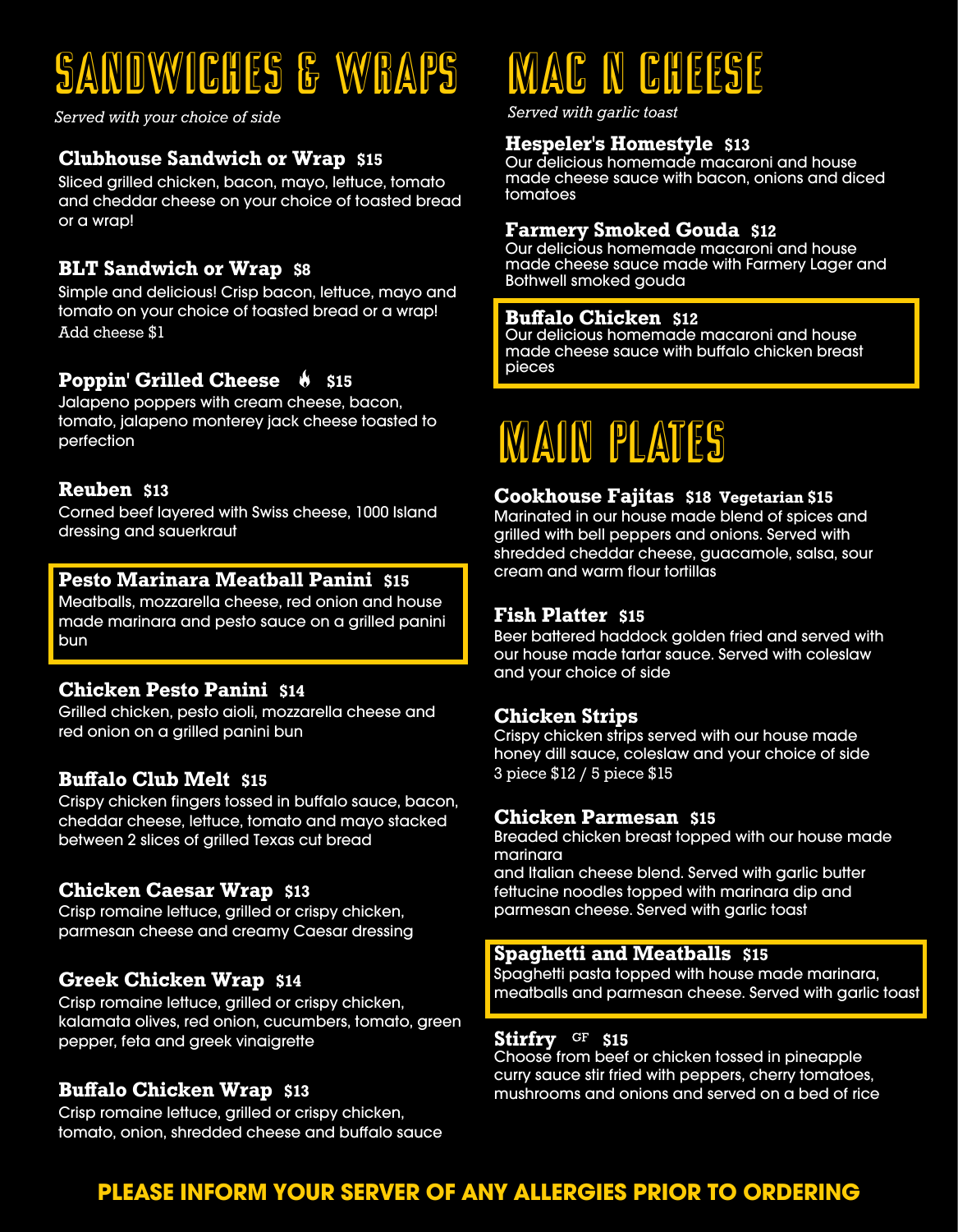

#### **Chimi Cheesecake \$6**

Sweet, creamy cheesecake filling rolled up in a flour tortilla and fried to a crisp then rolled in a sugar-cinnamon blend and topped with whipped cream and drizzled with caramel sauce.

#### **The Cookhouse Cookie \$6**

White chocolate macadamia nut cookie dough, chocolate chip cookie dough and double chocolate cookie dough all baked together to create one big, soft and scrumptious delight. Served with vanilla ice cream and drizzled with chocolate and caramel syrup.

#### **New York Cheesecake \$6**

Turtle, Skor, Oreo, strawberry and plain

#### **Pie and Coffee \$6**

Ask your server for the pie of the day. Served with coffee! Add ice cream \$1

#### **OMG Chocolate Cake \$6**

Decadent chocolate cake finished with a heavenly chocolate ganache. Drizzled with caramel sauce and a dollop of whipped cream



*All specialty coffee are \$6 and contain 1oz of alcohol*

### **Cookhouse Coffee**

Baileys, Frangelico and coffee

**Monte Cristo** Kahlua, Grand Marnier & coffee

**Mint Toddy** Kahlua, Peppermint Schnapps & hot chocolate

> **Irish Coffee** Baileys, whiskey & coffee

**Hazelnut Express** Frangelico, Creme de Cacao & coffee

**Spanish Coffee**

Rum, Triple Sec, Kahlua & coffee